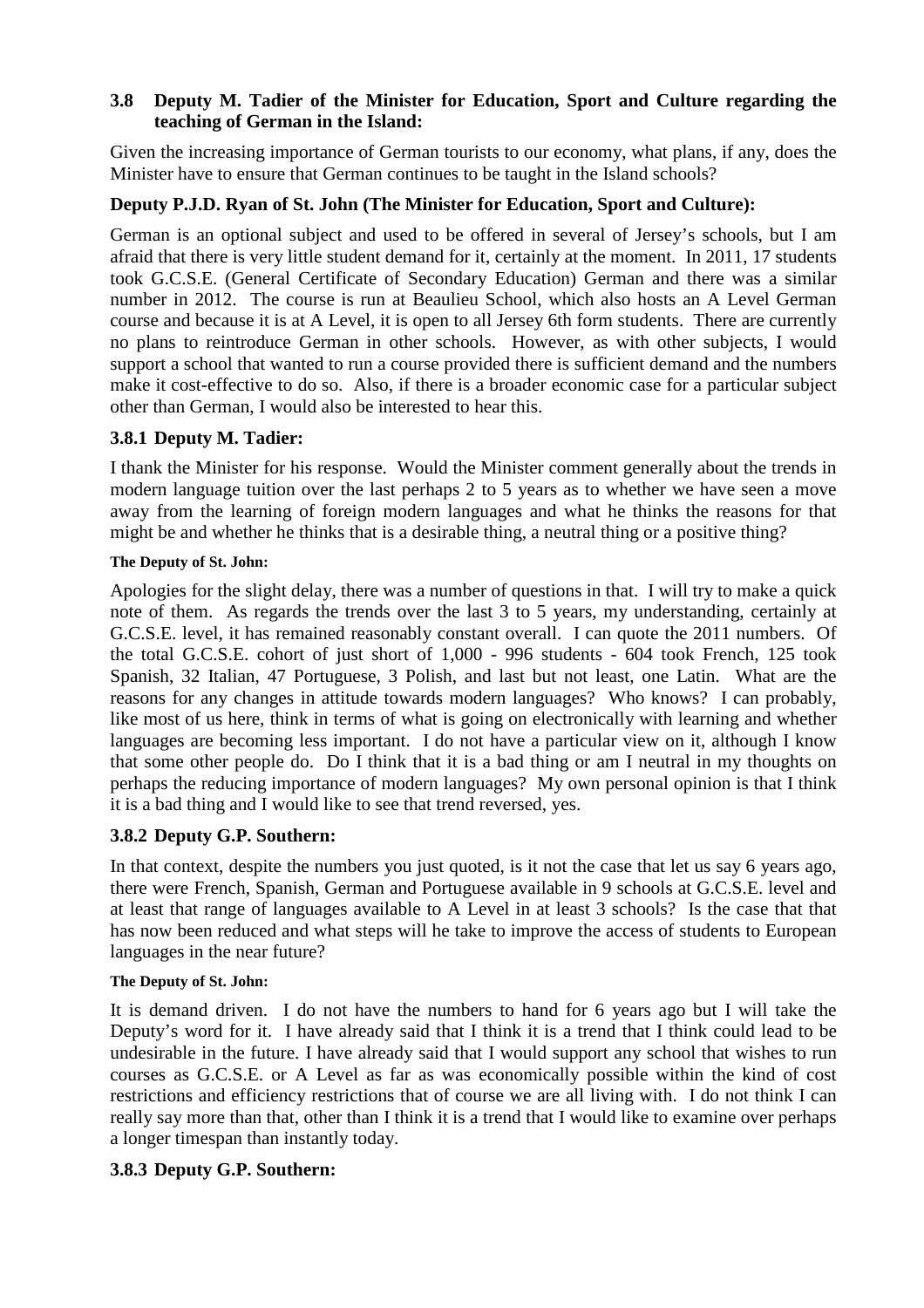The supplementary is; is the Minister prepared to lift the class size restrictions, which is the driver which has reduced the access of students to languages in schools today? Is he prepared to lift the class size restrictions on languages?

#### **The Deputy of St. John:**

I would like to give that some further consideration. I hear what the Deputy says and it is something that I would consider, but I would not be prepared at this point to say whether I would be prepared to do that, but I would certainly think about it, yes.

## **3.8.4 Deputy T.M. Pitman:**

Having a constituent with a daughter who has experienced problems in being able to take up German, I echo what Deputy Southern is saying. But what I would like to ask is given one of the Ministers, I believe, of Chancellor Merkel's, statements - quite an enigmatic statement - that Europe would soon be talking German again, does he not agree that probably if that is going to be the case, an international language, then any moves we can make to encourage such developments will be very, very beneficial and worthwhile?

#### **The Deputy of St. John:**

I think any improvement in the ability of Islanders to speak modern foreign languages is desirable, whether it be German or whether it be French, Spanish, Italian, Portuguese indeed, or even Mandarin *et al*.

### **3.8.5 The Connétable of St. Mary:**

A brief 2-parter, if I could. Firstly, does the Minister consider that part of this problem is inherent because of our 14-plus transfer system, when students are getting taster sessions in the schools and then when they are transferring are finding that the options they have been looking at are not available in that school. Also as a general principle on language tuition - which I support, I think there is no greater gift we can give our children than a second language - will he introduce or consider reintroducing the language assistance and re-evaluate their assistance?

#### **The Deputy of St. John:**

I am just trying to remember the range of questions that were there. Let us start with the 14-plus transfer, which I think was the start. Our system is complex. As we all know, we have had many debates in this Assembly about the nature of our education system. There are advantages to the 14-plus system and there are disadvantages to the 14-plus system, our 6th form provisions spread over 5 institutions, the nature of our 11 to 16 fee-paying schools, and indeed the stresses and strains that there are because of the high number or selective nature of our thing. So there are pros and cons, and that may be one of the cons that the Constable is referring to. I cannot remember the rest of the question.

#### **The Deputy Bailiff:**

You only have to reconsider them, Minister.

#### **The Connétable of St. Mary:**

The reintroduction of teaching assistance in language.

### **The Deputy of St. John:**

To teach languages effectively requires specialist teaching. The question of reintroducing… well, the U.K. Government is currently looking at the primary school curriculum. We will have to wait and see what the U.K. decides to do. If, as the Right Honourable Michael Gove has suggested, modern languages are part of that, then we will have to keep a watching brief and see whether we will take the necessary actions to reintroduce more specialist teaching.

### **3.8.6 Senator L.J. Farnham:**